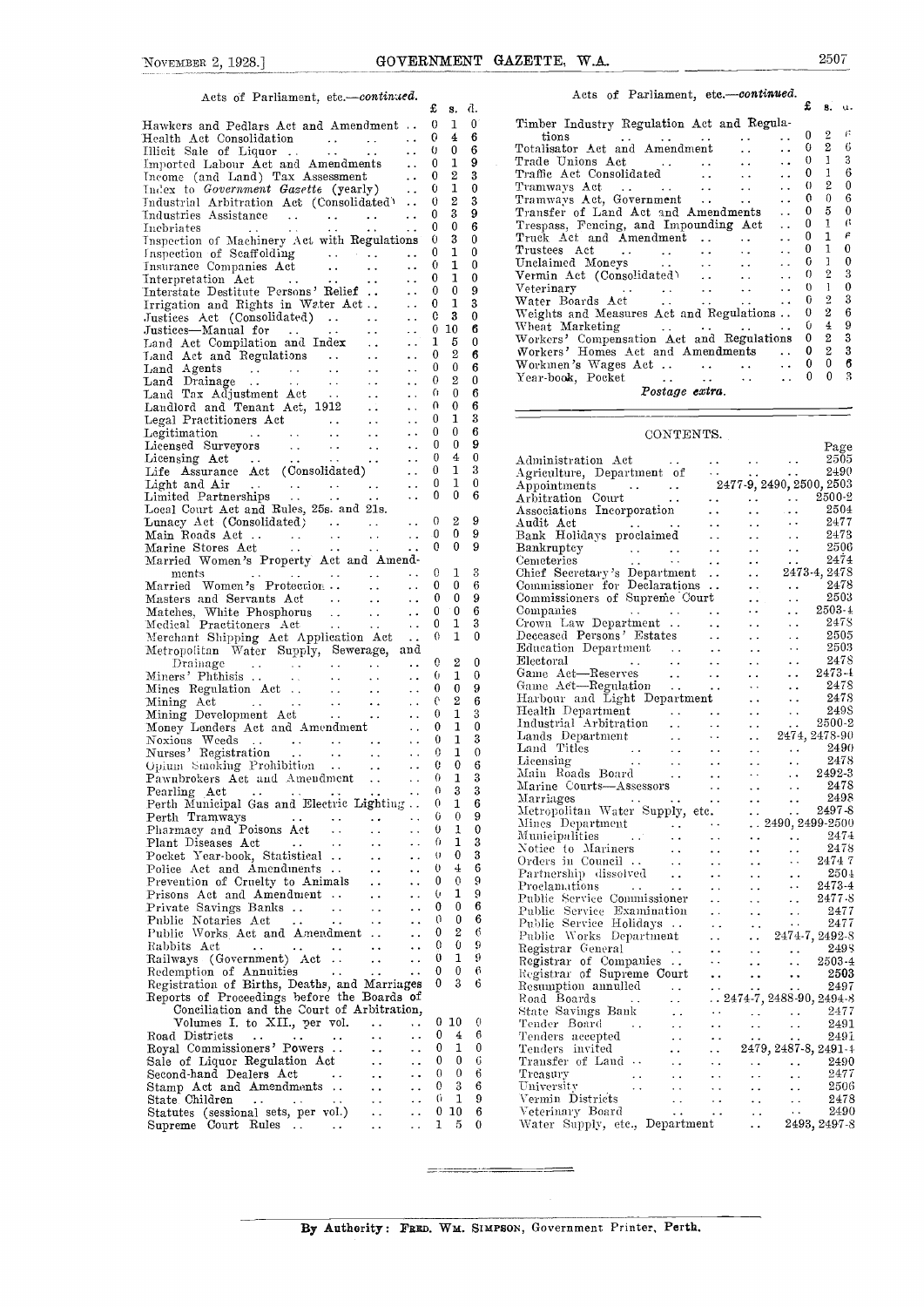

# Government Gazette

## PERTH, FRIDAY, 2 NOVEMBER 1928 No. 54

© STATE OF WESTERN AUSTRALIA

### **CONTENTS**

Administration Act Agriculture, Department of Appointments Arbitration Court Associations Incorporation Audit Act Bank Holidays proclaimed Bankruptcy Cemeteries Chief Secretary's Department Commissioner for Declarations Commissioners of Supreme Court Companies Crown Law Department Deceased Persons' Estates Education Department Electoral Game Act—Reserves Game Act—Regulation Harbour and Light Department Health Department Industrial Arbitration Lands Department Land Titles Licensing Main Roads Board Marine Courts—Assessors Marriages Metropolitan Water Supply, etc. Mines Department Municipalities Notice to Mariners Orders in Council Partnership dissolved Proclamations Public Service Commissioner Public Service Examination Public Service Holidays Public Works Department Registrar General Registrar of Companies